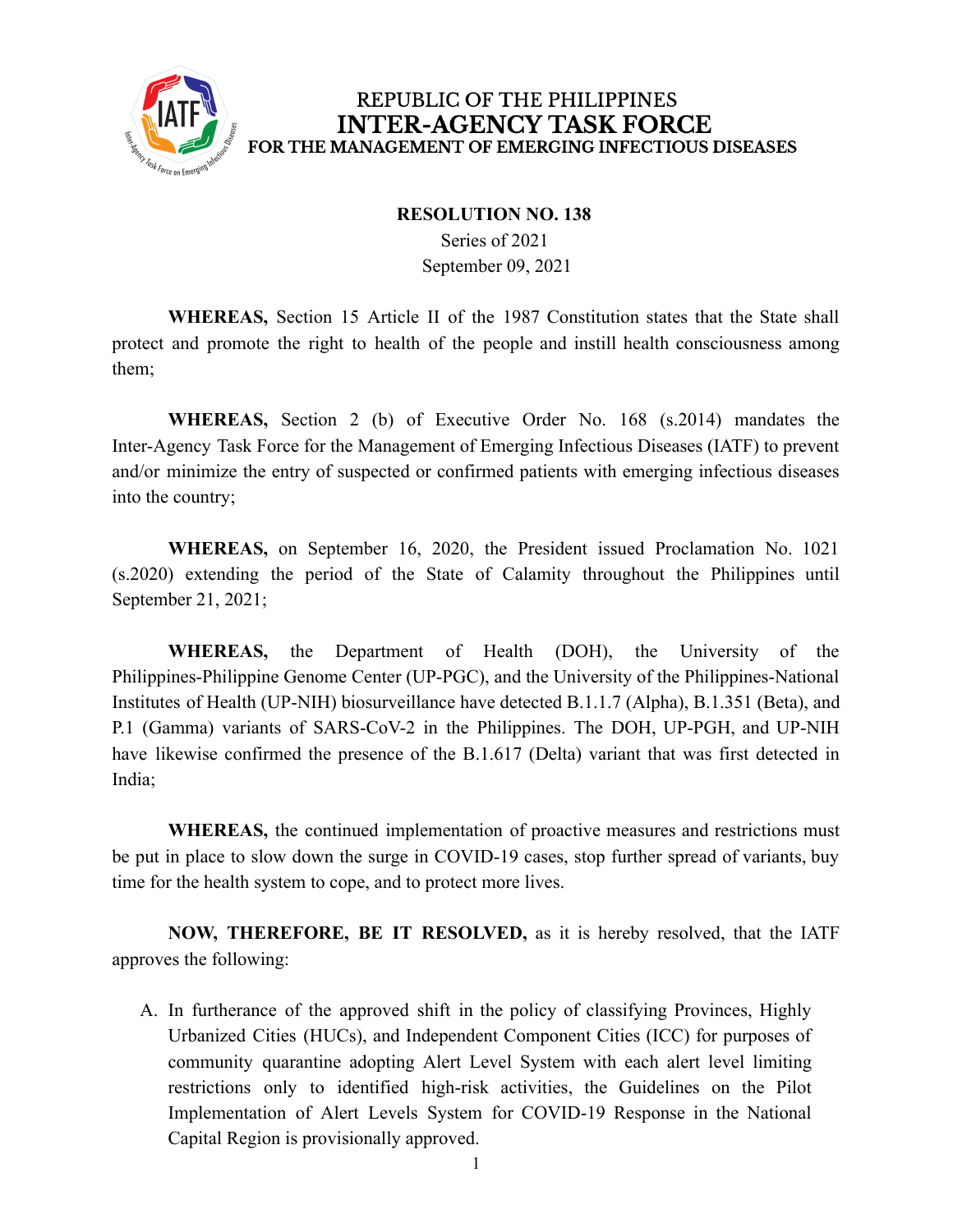

- B. The recommendations of the IATF Technical Working Group are approved, the specifics of which are as follows:
	- a. IATF Resolution No. 111 (s.2021) issued on 22 April 2021, is hereby rescinded in part only with respect to the applicability of the Debit-Credit Payment Method (DCPM) under PhilHealth Circular No. 2021-0004 of the Philippine Health Insurance Corporation in high and critical risk areas as determined by the Two Week Growth Rate (TWGR), Average Daily Attack Rate (ADAR), and Health Care Utilization Rate (HCUR). The nationwide applicability of DPCM shall be left to the sound business judgment of PhilHealth Board.
	- b. A Task Force on Oxygen Supply shall be created under the National Task Force Against COVID-19 composed of the Department of Trade and Industry as lead, the Department of Health as co-lead, the Department of the Interior and Local Government, the Department of Energy, Philippine Ports Authority, Bureau of Customs, Metropolitan Manila Development Authority, the local government units concerned, and such other agencies as the lead agency may identify, to design and implement relevant policies in relation to the oxygen supply of the country.
	- c. Clinical rotation of post-graduate interns shall hereinafter be allowed regardless of community quarantine status following the guidelines as may be prescribed by the Commission on Higher Education and the Department of Health.

**RESOLVED FURTHER,** that the Chairperson and the Co-Chairperson shall be duly authorized to sign this Resolution for and on behalf of the Inter-Agency Task Force.

**APPROVED** during the 138th Inter-Agency Task Force Meeting, as reflected in the minutes of the meeting, held this September 09, 2021, via video conference**.**

**FRANCISCO T. DUQUE III** Secretary, Department of Health IATF Chairperson

**KARLO ALEXEI B. NOGRALES** Secretary, Office of the Cabinet Secretariat IATF Co-Chairperson